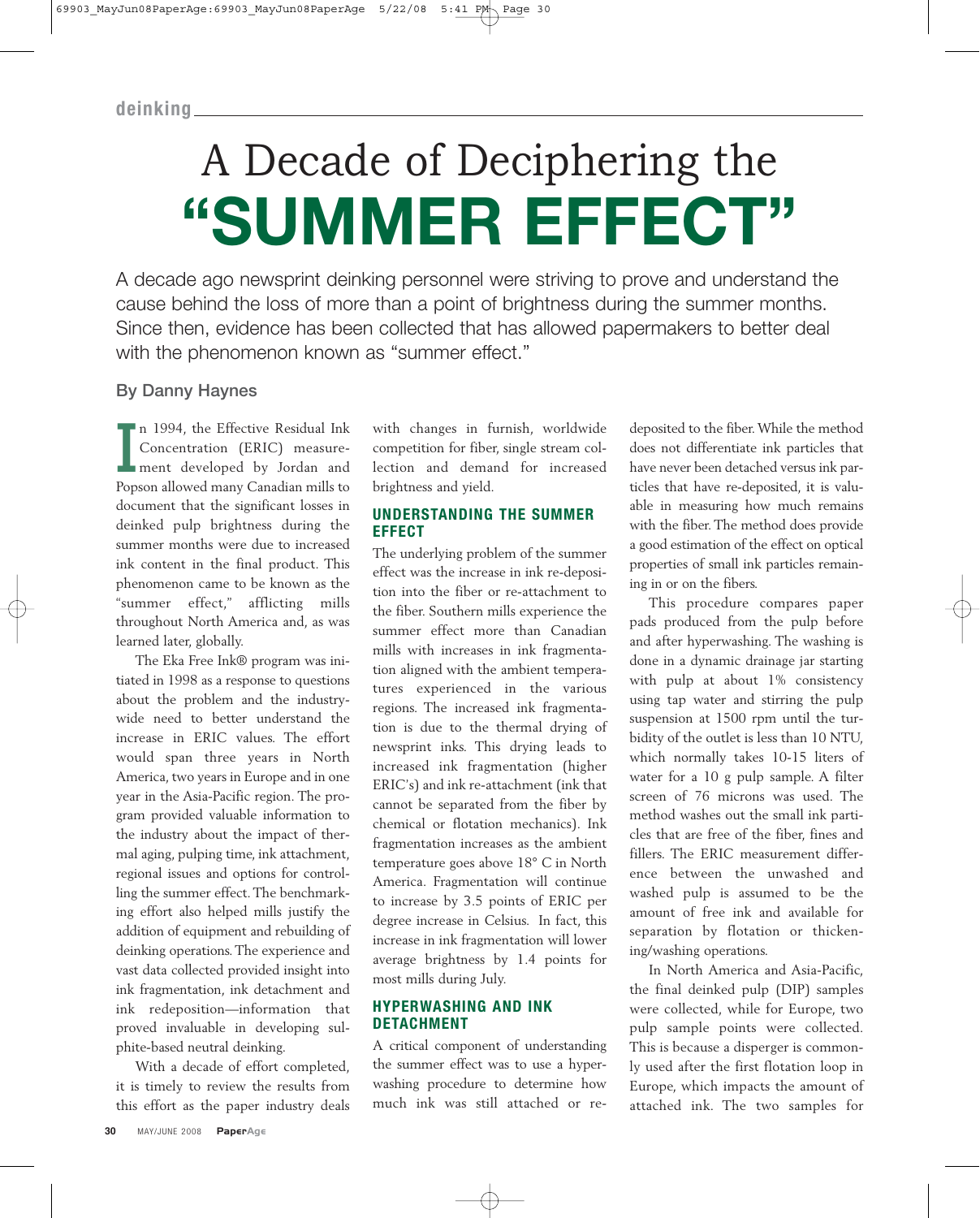Europe were the loop-one flotation accept and the final pulp. The two samples provided an opportunity to see how much ink was re-deposited into the fiber (disperging would not rub off) and how much was on the outside of the fiber (disperging should rub off the ink attached/re-deposited). Yuxia Ben used a scanning electron microscope to show that a large amount of the ink went inside the fiber lumen. The amount of ink still attached or re-deposited inside or outside of the fiber ranges from 65% to 81% based on the change in hyperwash from the start (pulper) to the end of the process **(Table 1)**.

| <b>Study</b>            | Year          | Percentage of<br>ink still attached |
|-------------------------|---------------|-------------------------------------|
| Europe                  | 1999          | 78%                                 |
| <b>North</b><br>America | $2000 - 2001$ | <b>79%</b>                          |
| <b>Mill Surveys</b>     | $2001 - 2007$ | 81%                                 |

Table 1.

## **INK TYPE AND THE SUMMER EFFECT**

In the deinking world, the ink used on newsprint has two main classifications, flexo ink (water solvent based ink) and non-flexo inks (mineral oil or vegetable oil based inks). Because the summer effect issue occurs due to the drying process of newsprint inks it is important to understand the differences in how mineral oil and vegetable oil inks dry. The rapid aging of newsprint inks in



recovered paper is due to elevated storage temperatures. The aging promotes fragmentation of the ink vehicles during pulping, which increases ERIC values. The smaller ink fragments are harder to remove by flotation, and if fragmented into specks below 1 micron in diameter they tend to lodge inside of the fiber, which irreversibly lowers the brightness of that fiber.

Mineral oil inks are used for the majority of black print and vegetable oil inks are used for color print. For mineral oil inks, the drying process is absorption of the oil into the paper with oxidation occurring in 4 to 6 months. Aging will tend to leave a brittle ink structure that will fragment into smaller ink particles when pulped that results in an ink to fiber interface similar to flexo inks. This auto-oxidation reaction is induced and accelerated by heat, making paper that is 1 to 2 months old behave like newsprint that is 6 to 12 months old.

Vegetable oil based inks undergo significant changes due to oxidation reactions at the double-bond sites that produce cross-linking and chemical bonding to the fiber. This more rigid cross-linked ink particle will have a more plate like appearance similar to a rigid polymer or toner ink speck. This rigid ink particle that is also chemically bound to the fiber will fragment into smaller ink specks when pulped. The larger color ink specks will

remain bound to the fiber and produce what appears to be a blue dyed fiber. The ratecontrolling step is the oxygen intake and the increased temperature. An increase of 20 C

degrees can accelerate the aging or drying effect by a factor of four.

The best example of how regional inks can differ is demonstrated by the Free Ink program carried out in Europe in 1999, which saw a very strong seasonal effect during seven weeks in July and August **(Figure 2)**. Going above an average monthly temperature of 16° C produced a doubling of the final ERIC values and a threefold increase in attached ink. The driver for the magnitude of this change was the difference in inks used in Europe compared to those used in North America. The tendency to use double loops with flotation before and after a disperger means that the European mills tended to have lower amounts of ink attached after hyperwashing and to have lower ERICS for the final DIP. However, with the thermal aging of the ink, the performance fell far below that of North American operations. A mild summer in the year 2000 and an increased export volume of low grade ONP (Old Newspapers) to Asia likely contributed to a better quality of the recovered ONP in Europe. A shorter storage and transportation time, as well as a lower temperature, are known to improve the deinkability of ONP.

## **CHEMICAL SOLUTIONS**

The average mill has been able to control the summer effect by modifying the pulping process, reducing production, increasing chemical usage, or managing incoming furnish. A higher dosage of sodium hydroxide will improve ink detachment and lower the amount of ink fragmentation. The reduction in ink fragmentation will also reduce the amount of ink redepositing into the fiber. For the North American study, starting in 2000, increasing the dosage from below 0.6% to above 1.0% reduced the final ERIC by 25% during the summer months

Figure 2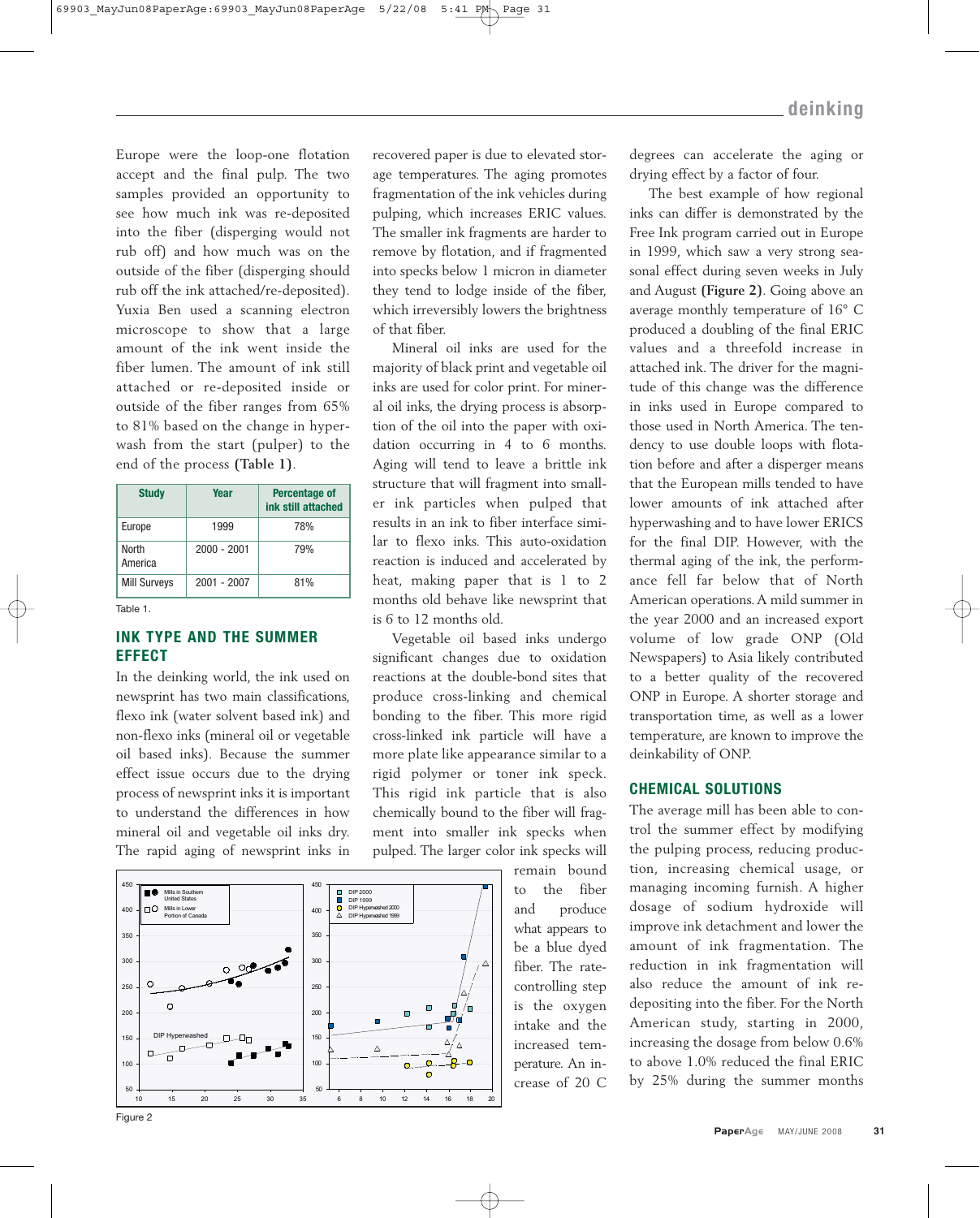

and the amount of ink re-deposited by about 20% **(Figure 3)**.

For most deinking operations, the dump chest after pulping is the first location to obtain a pH value, which will depend on the amount of caustic added, the pulper dilution water and the furnish. Data collected from the studies in North America showed the dump chest pH was related, along with pulping time, to the amount of ink, fragmented ink and attached ink that remained at the end of deinking process **(Figure 4)**. The final ERIC was more dependent on pulping time, while the amount of ink still attached after hyperwashing was dependent on the pulper pH, documenting the importance of caustic to conventional deinking.

Non-ionic surfactants will also provide better ink detachment than a soaponly based chemistry. A comparison of surfactant-only, soap-only and combina-



### **MECHANICAL SOLUTIONS**

The key to a successful deinking operation is the pulper. The degree of defibering, ink detachment without redeposition and contaminant liberation, are the key metrics in the pulper. When designing, expanding or upgrading a recycling facility, the deinking industry has two pulper choices; batch or continuous drum.

At the beginning of this investigation, it was assumed that the loss in brightness was due to an increase in the amount of fragmented free ink that could not be removed during the deinking processes of flotation and thickening (washing). This meant the measurement of free ink in the deinked fiber would increase as the summer proceeded. However, the underlying problem of the summer effect was the increase in ink redeposition into the fiber or attachment to the fiber (all metrics associated with



Figure 4







While these are important parameters to consider, from a summer effect perspective, the Free Ink program found that ink fragmentation and redeposition was higher with continuous drums than with batch pulpers using low pulping times **(Figures 5-6)**.

In Europe, the standard design for a newsprint deinking operation is two loops of flotation separated by a disperger. In North America, a significant number of deinking operations have decided to use a single flotation loop design. In the 1998 and 2000 study, the single loop systems were able to maintain comparable performance with double loop designs during the spring and fall.

In the summer months, the single loops had 30 to 50 ppm higher ERIC values for the final DIP samples. If a mill is seeking a mechanical solution to the summer effect, one option is to add a second loop of flotation and to possibly consider a disperger. But both options carry higher energy and capital costs along with more fiber loss.